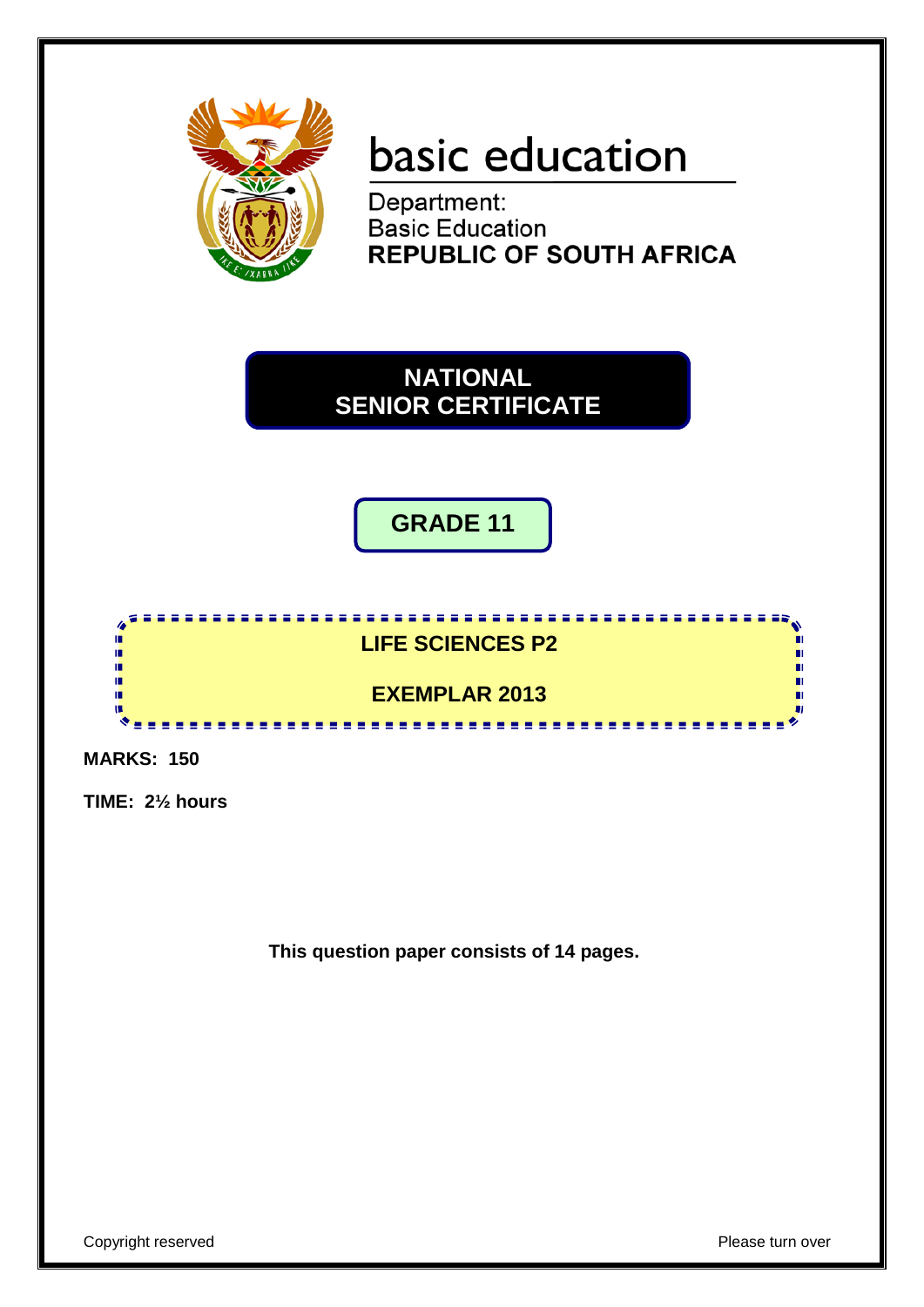# **INSTRUCTIONS AND INFORMATION**

Read the following instructions carefully before answering the questions.

- 1. Answer ALL the questions.
- 2. Write ALL the answers in your ANSWER BOOK.
- 3. Start the answers to EACH question at the top of a NEW page.
- 4. Number the answers correctly according to the numbering system used in this question paper.
- 5. Present your answers according to the instructions for each question.
- 6. ALL drawings should be done in pencil and labelled in blue or black ink.
- 7. Draw diagrams or flow charts only when asked to do so.
- 8. The diagrams in this question paper are NOT necessarily all drawn to scale.
- 9. Do NOT use graph paper.
- 10. You may use a non-programmable calculator, protractor and compass.
- 11. Write neatly and legibly.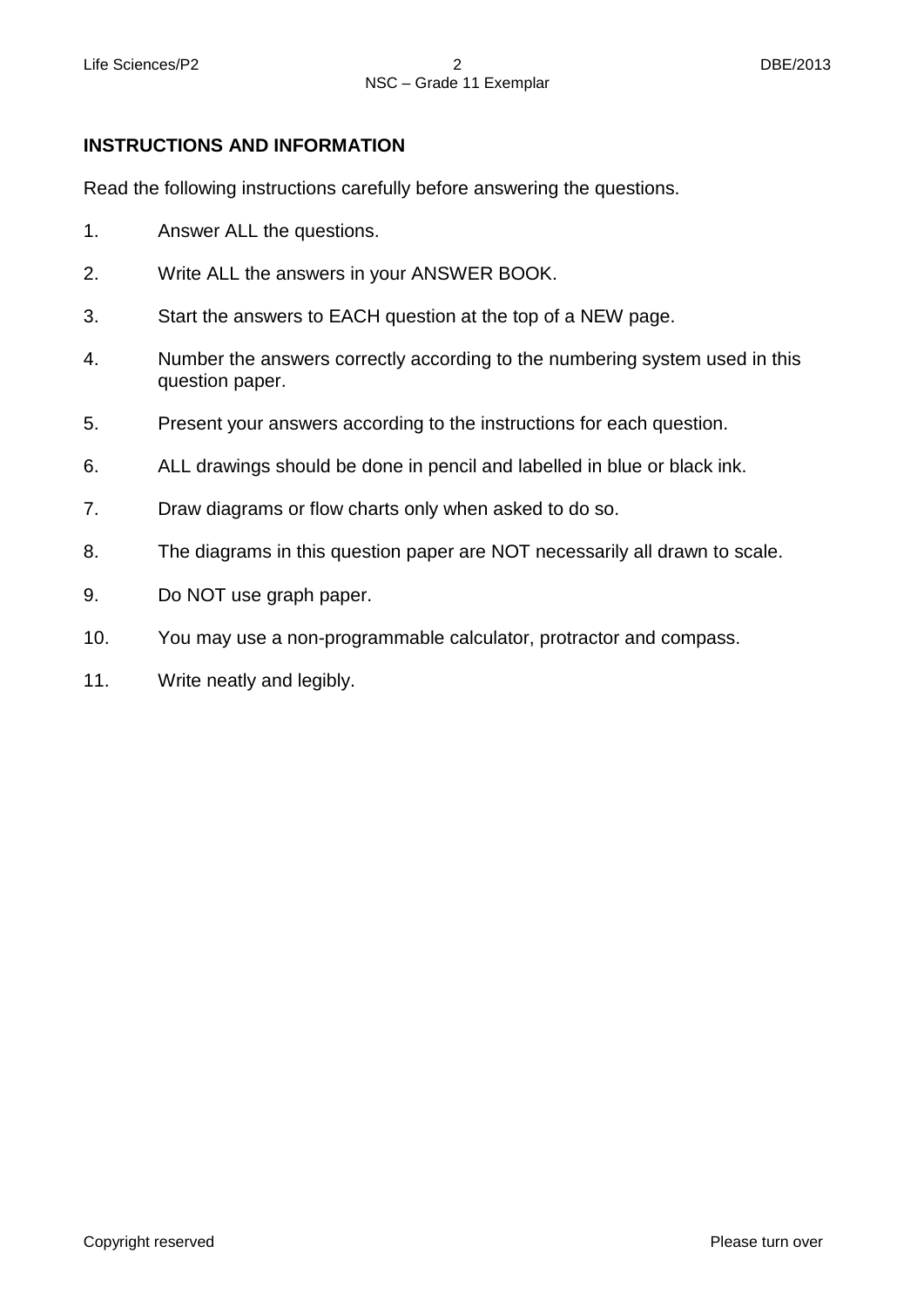# **SECTION A**

# **QUESTION 1**

- 1.1 Various options are provided as possible answers to the following questions. Choose the correct answer and write only the letter (A to D) next to the question number (1.1.1 to 1.1.10) in the ANSWER BOOK, for example 1.1.11 D.
	- 1.1.1 Which of the following produce antibodies?
		- A Blood plasma
		- B Lymphocytes
		- $\mathsf{C}^-$ Macrophages
		- D Red blood cells
	- 1.1.2 Which of the following is a characteristic feature of mosses?
		- A Xylem
		- B Phloem
		- $\mathbf{C}$ Seeds
		- D Spores
	- 1.1.3 The diagram below represents a bacterial cell.



Which of the following represent parts **1**, **2** and **3**?

- A Plasmid, flagellum, capsule
- B Flagellum, capsule, plasmid
- C Plasmid, capsule, flagellum
- D Capsule, plasmid, flagellum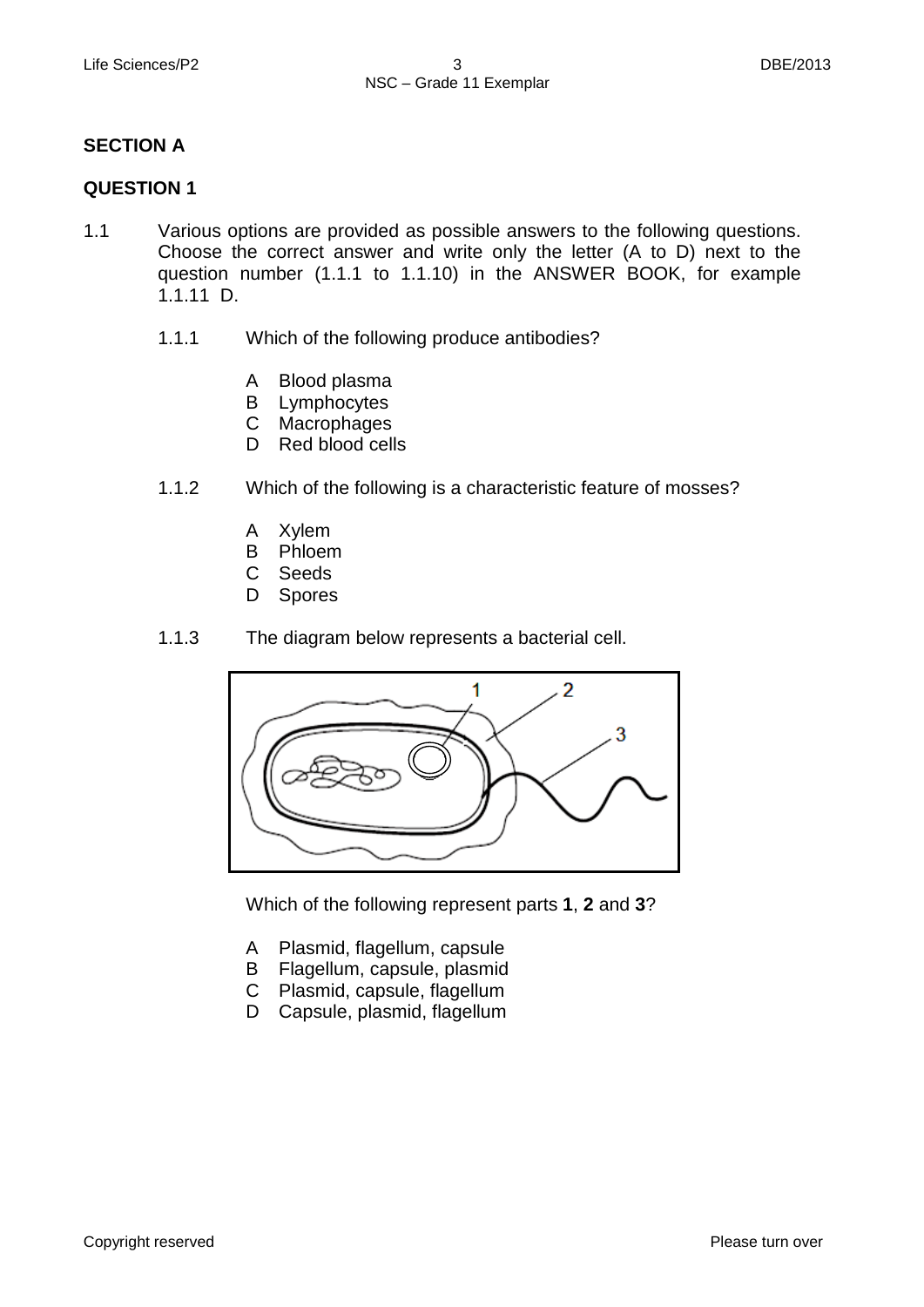- 1.1.4 The mechanism that forms the first line of defence in humans includes the …
	- A development of fever.
	- B action of phagocytes.
	- $\mathsf{C}$ use of antibiotics.
	- D development of antigens.
- 1.1.5 A young woman stepped on a dirty, rusty nail. The diagrams below show bacteria isolated from the wound and a range of antibodies that were already present in her body. The antibodies have a specific shape that binds with the antigen found on the surface of the bacteria.



The bacterium most likely to cause a severe infection is …

- A M.
- B N.
- C O.
- D P.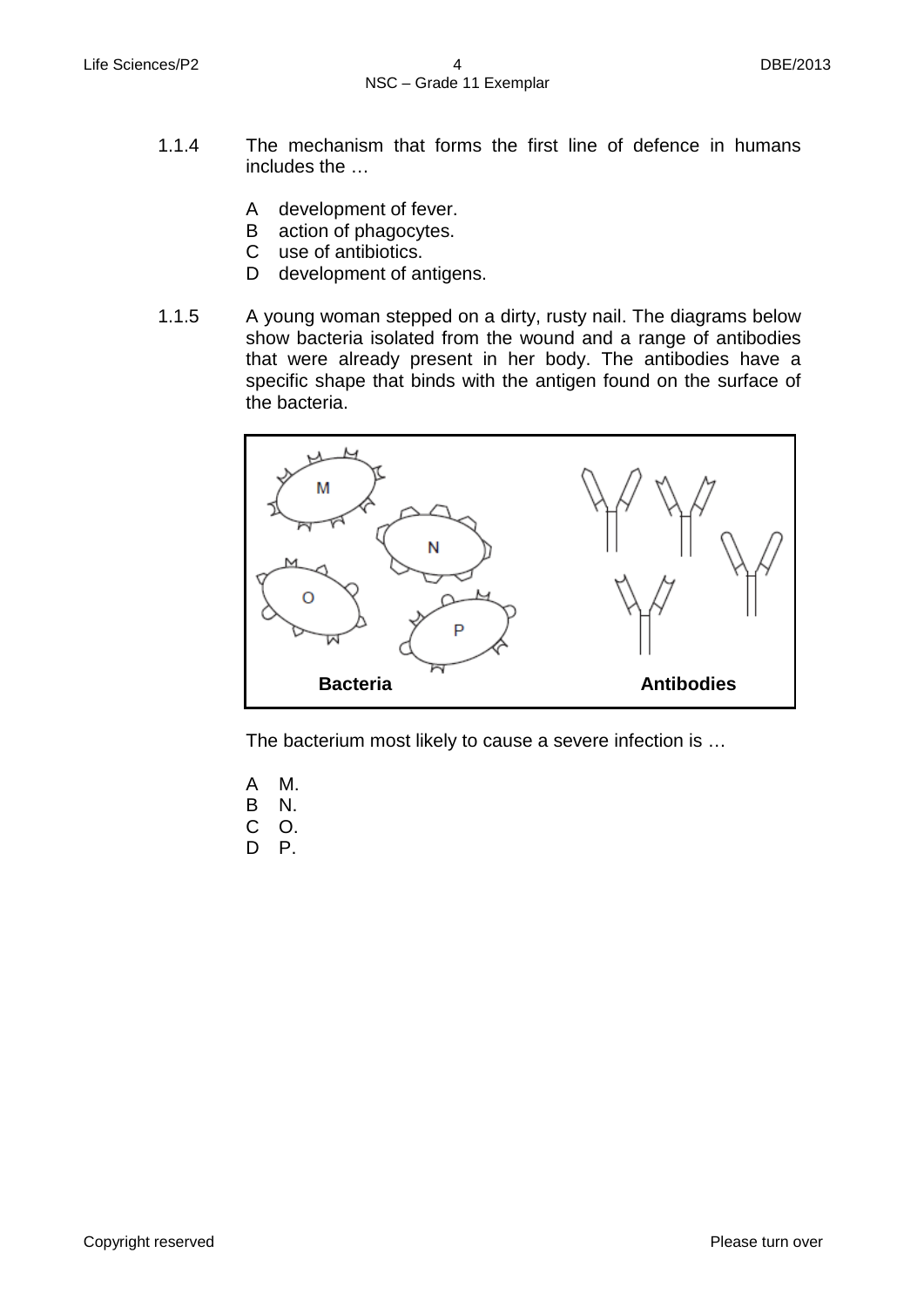1.1.6 An investigation was carried out to test the effectiveness of four antifungal treatments on preventing the growth of yeast. The results are shown in the diagram below.



Which ONE of the following conclusions can be made from the results?

- A All the antifungal treatments are equally effective.
- B All the antifungal treatments are ineffective.
- C Mycocide is most effective and Fungisan is least effective.
- D Fungisan is most effective and Mycocide is least effective.
- 1.1.7 In which of the following plant groups do male gametes depend on water/moisture to swim towards the ovum?
	- A Pteridophytes and gymnosperms
	- B Pteridophytes and angiosperms
	- $\mathsf{C}$ Bryophytes and pteridophytes
	- D Bryophytes and gymnosperms
- 1.1.8 The following are characteristics of different plant groups:
	- 1 Vascular tissue
	- 2 Seeds
	- 3 Flowers
	- 4 True leaves and roots

The characteristics found in pteridophytes are …

- A 1, 2, 3 and 4.
- B 1, 2 and 4.
- C 1 and 4.
- D 2, 3 and 4.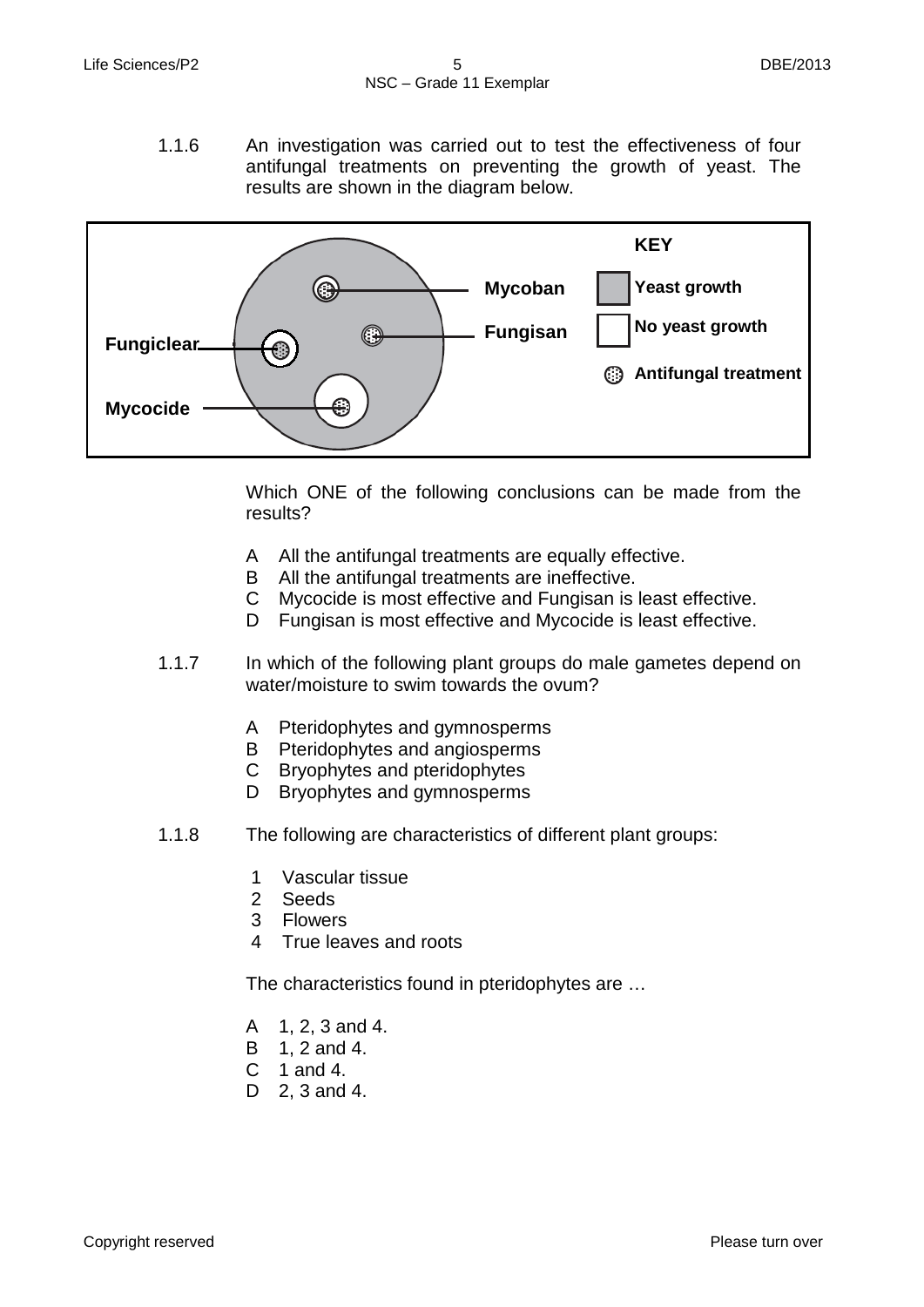- 1.1.9 Which ONE of the following represents a positive human impact on the environment?
	- A Pollution
	- B Conservation
	- C Environmental degradation
	- D Population explosion
- 1.1.10 When an infection was treated with a new drug, the inflammation decreased. In a few patients the inflammation returned after one week. The probable reason for this is that …
	- A the patients developed an allergic reaction to the drug.
	- B the decrease in inflammation allowed the pathogens to become resistant to the drug.
	- C the white blood cells were not functioning properly and therefore the inflammation returned.
	- D a few pathogens resistant to the drug were present at the start of treatment, the drug could not kill them and so they reproduced. (10 x 2) **(20)**
- 1.2 Give the correct **biological term** for each of the following descriptions. Write only the term next to the question number (1.2.1 to 1.2.10) in the ANSWER BOOK.
	- 1.2.1 Species living in a habitat in which they are not naturally found
	- 1.2.2 The variety of life on Earth
	- 1.2.3 A micro-organism used in the manufacturing of beer and bread
	- 1.2.4 A collective name for animals without a backbone
	- 1.2.5 The sensible and careful use of resources so that they will be available to future generations as well
	- 1.2.6 A type of reproduction that does not involve the fusion of male and female gametes
	- 1.2.7 A measure of the total greenhouse gas emissions by an individual, company or a country per year
	- 1.2.8 The gradual change of a productive land into an increasingly arid one, losing all its vegetation and wildlife
	- 1.2.9 The type of fertilisation occurring in flowering plants
	- 1.2.10 The group of sporangia in a fern plant **(10)**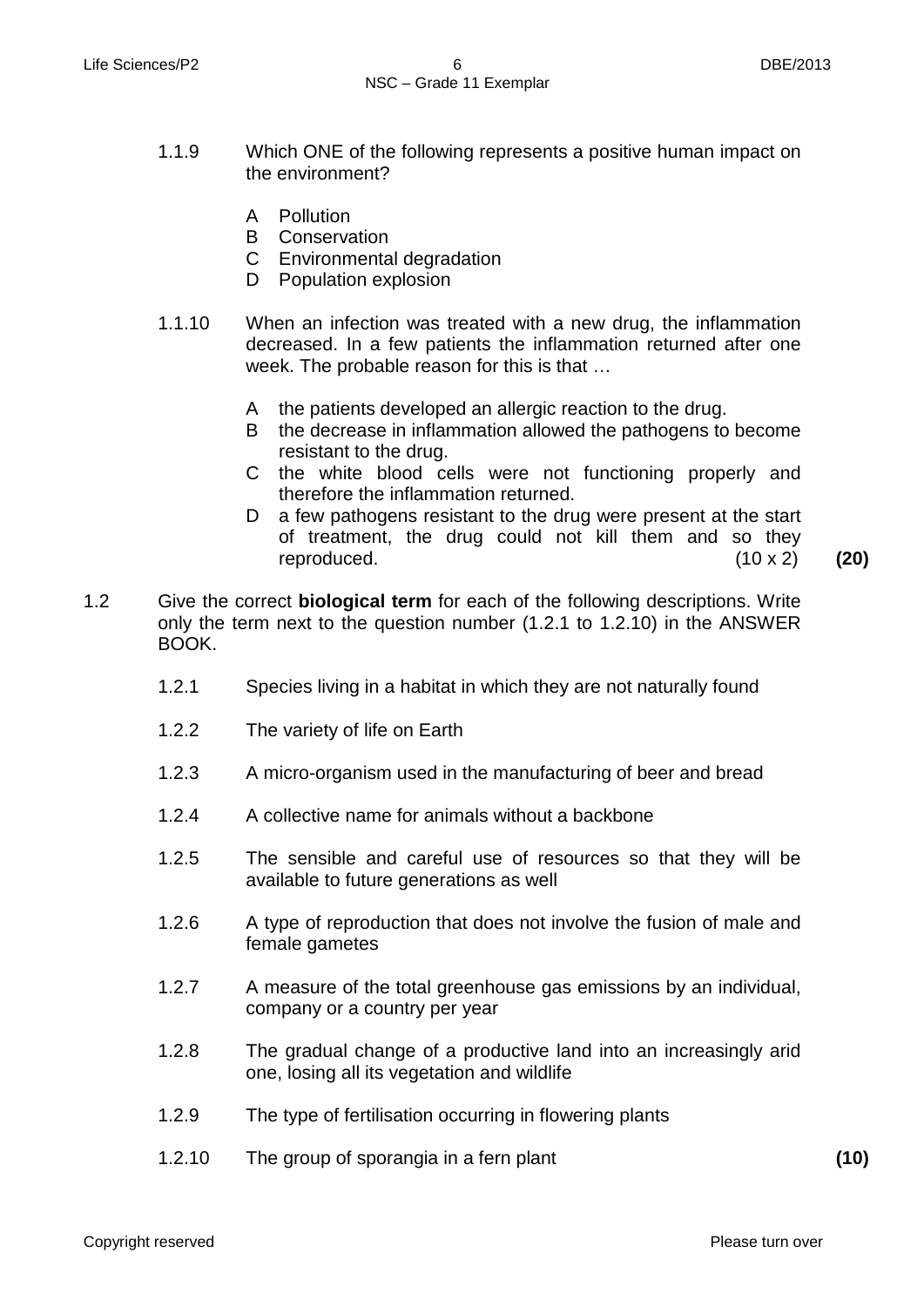1.3 Indicate whether each of the statements in COLUMN I applies to **A ONLY**, **B ONLY**, **BOTH A AND B** or **NONE** of the items in COLUMN II. Write **A only**, **B only**, **both A and B** or **none** next to the question number (1.3.1 to 1.3.10) in the ANSWER BOOK.

|        | <b>COLUMN I</b>                                                                                 | <b>COLUMN II</b>                                                  |
|--------|-------------------------------------------------------------------------------------------------|-------------------------------------------------------------------|
| 1.3.1  | The type of symbiotic relationship<br>displayed by $E$ . Coli living in the<br>human intestines | A: commensalism<br>B: mutualism                                   |
| 1.3.2  | All organisms in this phylum are<br>sessile                                                     | A: Porifera<br>Chordata<br>B:                                     |
| 1.3.3  | The role of antigens in the body's<br>defence                                                   | A: trigger an immune response<br>B: bind to the invading pathogen |
| 1.3.4  | Reproduce through binary fission                                                                | A: viruses<br>B: fungi                                            |
| 1.3.5  | Site constructed to dispose of<br>waste                                                         | A: reservoir<br><b>B</b> : landfill                               |
| 1.3.6  | Greenhouse gases                                                                                | A: carbon dioxide<br>B: methane                                   |
| 1.3.7  | Factors decreasing water<br>availability                                                        | A: destruction of wetlands<br>B: exotic/alien plants              |
| 1.3.8  | The result of an increase in<br>carbon dioxide in the atmosphere                                | A: global warming<br>B: acid rain                                 |
| 1.3.9  | The dominant generation in<br>flowering plants                                                  | A: gametophyte<br>B: sporophyte                                   |
| 1.3.10 | Root-like structures in moss<br>plants                                                          | A: thallus<br>B: rhizoids                                         |

 $\overline{(10 \times 2)}$  (20)

**TOTAL SECTION A: 50**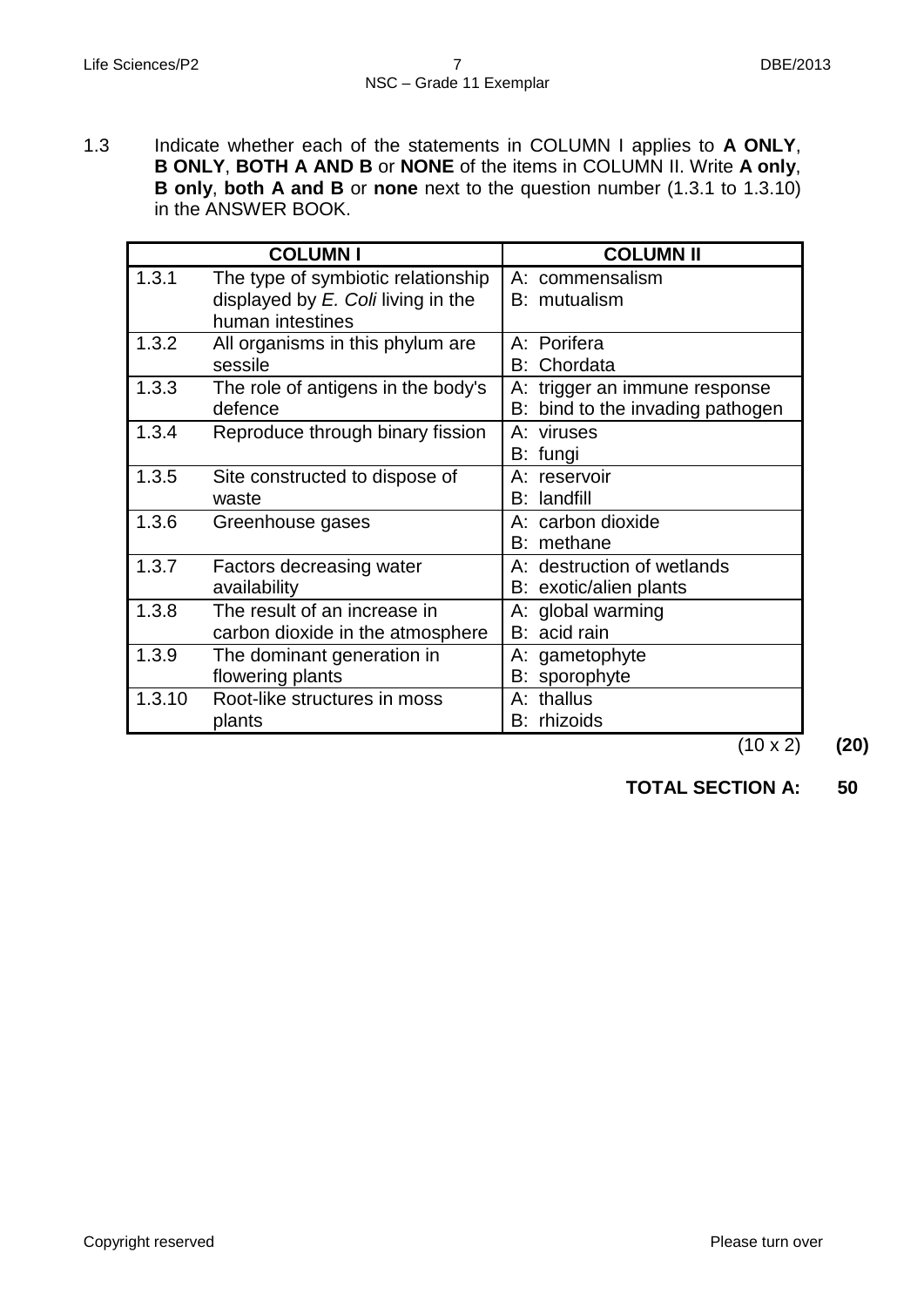(1)

## **SECTION B**

#### **QUESTION 2**

2.1 The diagram below represents a cladogram (phylogenetic tree) showing relationships between animal phyla. The letters (A to D) indicate the characteristics shared by the different phyla of animals which follow the letter. The point where various phyla differ from each other is indicated by the branching-off/split into new phyla.



- 2.1.1 Which characteristic is shared by all the organisms in the animal kingdom according to the cladogram?
- 2.1.2 Which LETTER represents each of the following characteristics with respect to the body plan:
- (a) Cephalisation (b) Triploblasty (c) Coelom (d) Bilateral symmetry (e) Segmentation (f) (g) Symmetry Vertebral column (1) (1) (1) (1) (1) (1) (1) 2.1.3 2.1.4 2.1.5 2.1.6 Explain ONE importance of the development of a coelom. Write down the names of the phyla that display the characteristic represented by **C** but not the characteristic represented by **D**. Describe ONE way in which the coelom of annelids and arthropods are different. State ONE role of arthropods in agriculture. (2) (2) (2) (1) **(15)**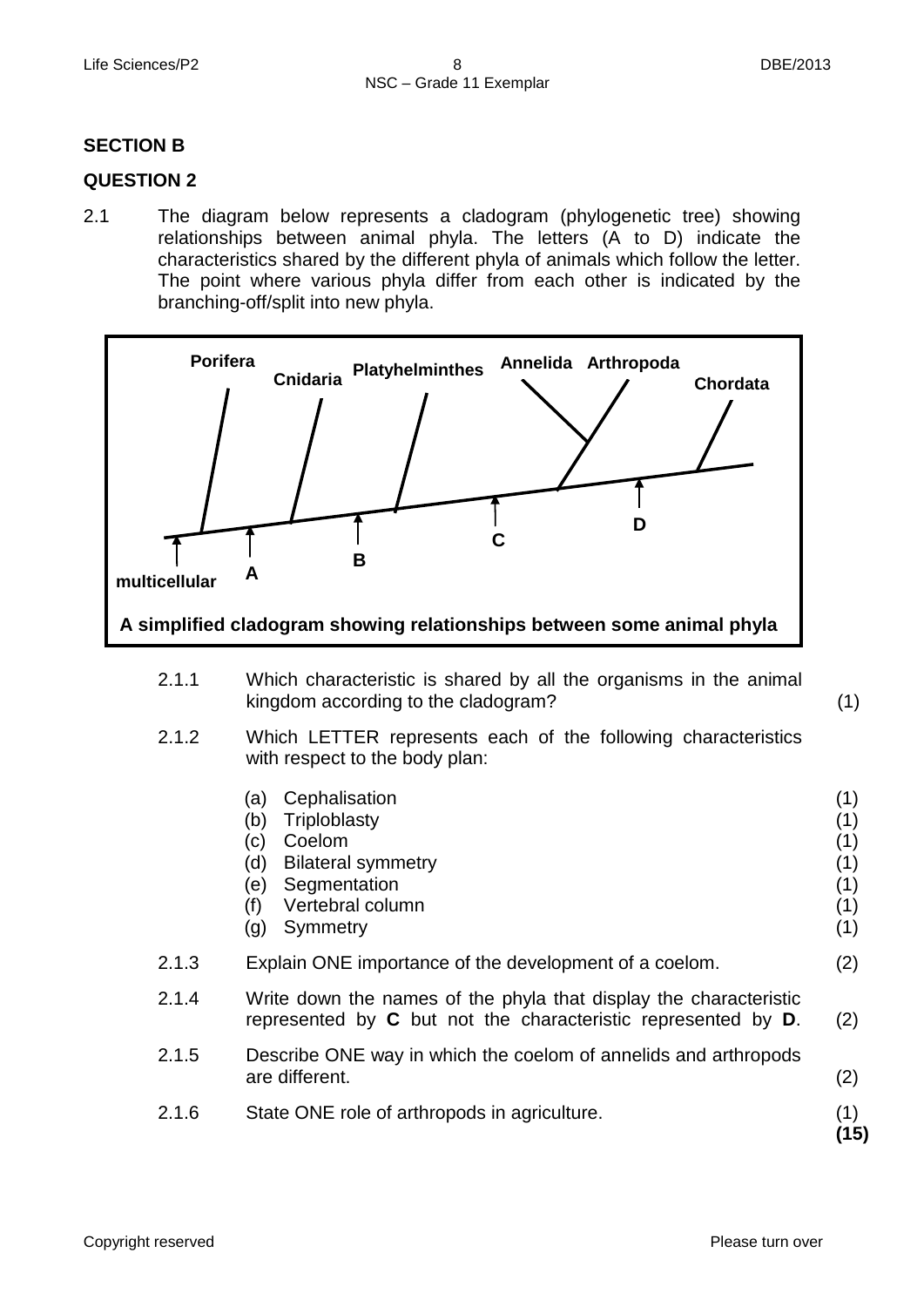2.2 Study the diagrams below showing the structures of two flowers as well as a pine cone. The magnification of each flower is indicated in brackets.



| 2.2.1 | Label parts $D$ , $E$ and $F$ .                                                                               | (3)         |
|-------|---------------------------------------------------------------------------------------------------------------|-------------|
| 2.2.2 | Which flower $(A \text{ or } B)$ is probably pollinated by insects?                                           | (1)         |
| 2.2.3 | Give ONE observable reason for your answer to QUESTION 2.2.2.                                                 | (1)         |
| 2.2.4 | Which flower $(A \text{ or } B)$ is larger?                                                                   | (1)         |
| 2.2.5 | Identify the groups to which flower A and the pine cone belong.                                               | (2)         |
| 2.2.6 | State ONE way in which the seeds of the groups named in<br>QUESTION 2.2.5 differ.                             | (2)         |
| 2.2.7 | Explain how the dependency on water for reproduction is reduced<br>in the group represented by the pine cone. | (2)         |
| 2.2.8 | State TWO advantages of seeds over spores.                                                                    | (2)<br>(14) |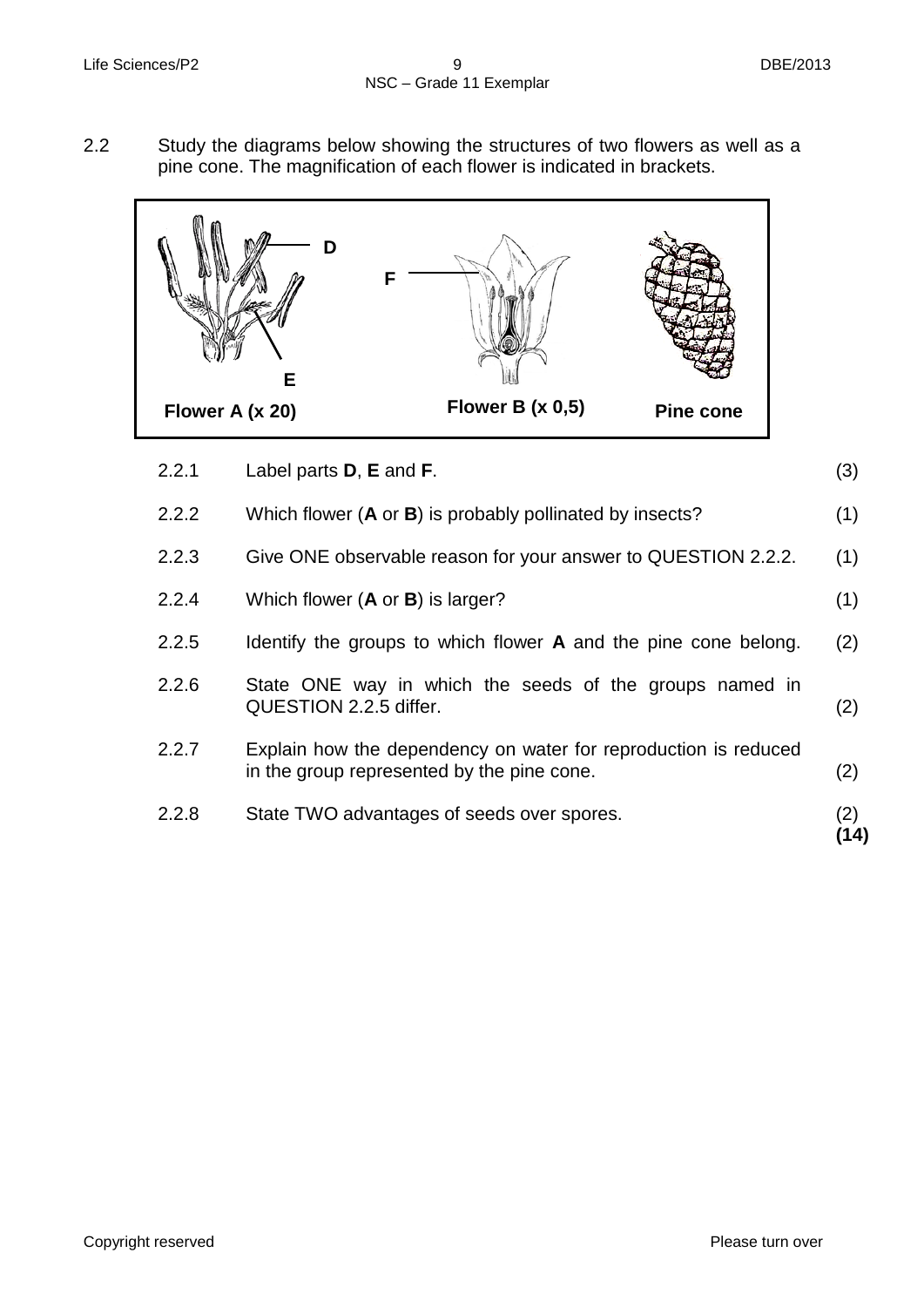2.3 Study the extract about malaria below.

Malaria is a parasitic disease which occurs mainly in tropical and subtropical regions. It is transmitted in humans through the bite of a female mosquito of the *Anopheles* species, which is the vector for the parasite. It is estimated that 1 to 3 million people die from malaria every year and the majority are children from Sub-Saharan Africa.

The most effective way of managing malaria is to destroy its vector. An insecticide which has been successful to date is DDT. The inner walls of the house are sprayed with DDT so that the mosquitoes die if they sit on or near them. However, the use of DDT has been banned since 1972.

In South Africa the incidence of malaria has been less than 10 000 cases per year. South Africa only stopped its use of DDT in 1996. The number of infections recorded since has increased to 64 000 in 2000. When the use of DDT was re-introduced only for disease-vector control, the reported cases in South Africa decreased to 7 000 in 2005.

| 2.3.1 | To which group of micro-organisms does the malaria parasite<br>belong?                                 | (1)                 |
|-------|--------------------------------------------------------------------------------------------------------|---------------------|
| 2.3.2 | State any TWO ways to avoid contracting malaria.                                                       | (2)                 |
| 2.3.3 | Describe how the malaria parasite is passed from one human to<br>another.                              | (2)                 |
| 2.3.4 | Give ONE reason why a person with malaria cannot be treated by<br>using an antibiotic.                 | (2)                 |
| 2.3.5 | Explain how an increase in the number of malaria infections would<br>affect the South African economy. | (2)                 |
| 2.3.6 | Suggest ONE way in which the data about the number of infections<br>was collected.                     | (1)                 |
| 2.3.7 | Give ONE reason why the number of infections might have been<br>more than 7 000 in the year 2005.      | (1)<br>(11)<br>[40] |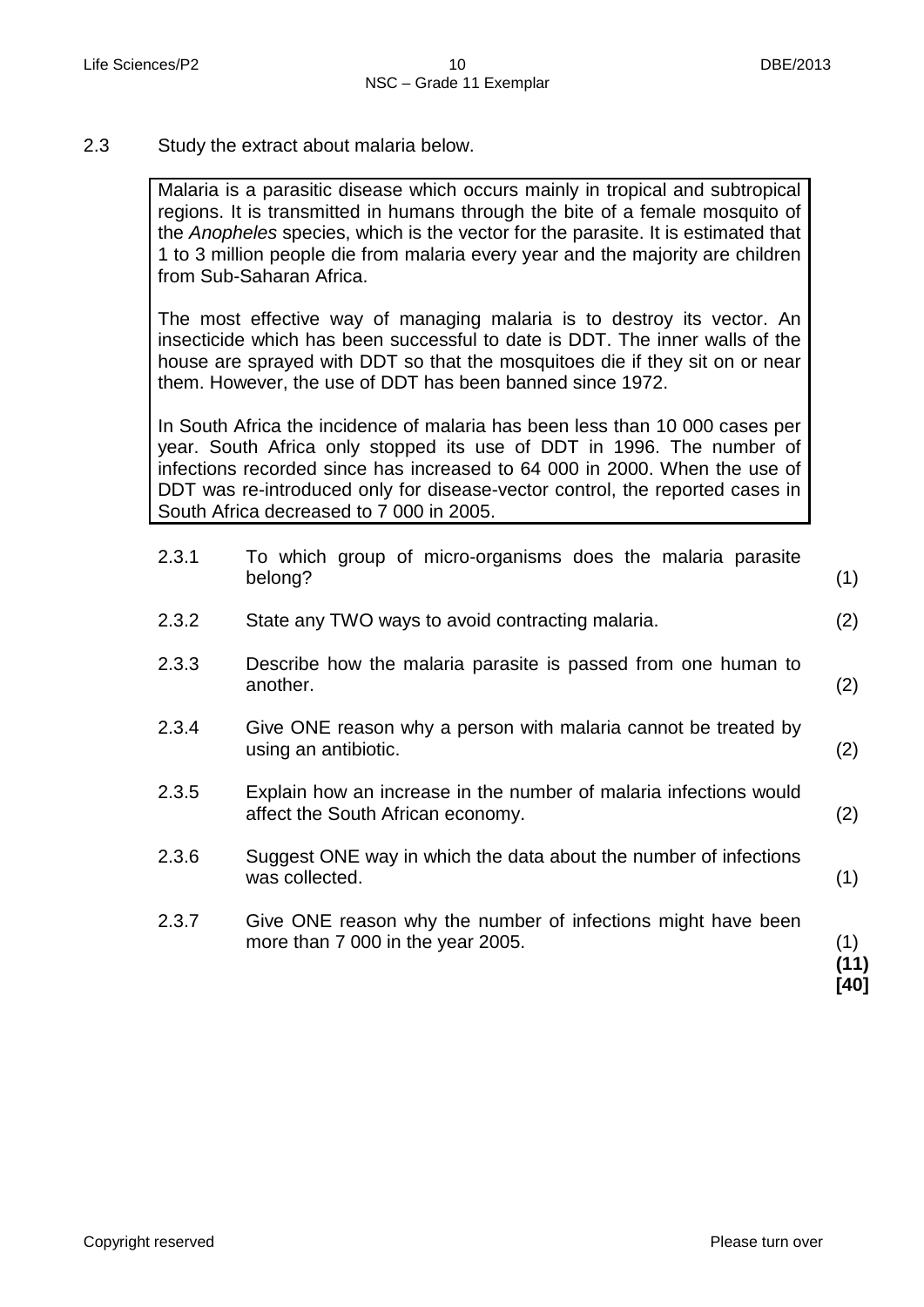# **QUESTION 3**

3.1 Study the table below showing the amount of food wasted per person per year in different developed and developing regions of the world.

| <b>Region</b>               | Level of<br>development | <b>Food loss and waste</b><br>per person per year (kg) |                                       |                 |
|-----------------------------|-------------------------|--------------------------------------------------------|---------------------------------------|-----------------|
|                             |                         | <b>Total</b>                                           | At production<br>and retail<br>stages | By<br>consumers |
| Europe                      | Developed               | 280                                                    | 190                                   | 90              |
| North America and           |                         | 295                                                    | 185                                   | 110             |
| Oceania                     | Developed               |                                                        |                                       |                 |
| <b>Industrialised Asia</b>  | Developed               | 240                                                    | 160                                   | 80              |
| Sub-Saharan Africa          | Developing              | 160                                                    | 155                                   | 5               |
| North Africa, West          | Developing              | 215                                                    | 180                                   | 35              |
| and Central Asia            |                         |                                                        |                                       |                 |
| South and Southeast<br>Asia | Developing              | 125                                                    | 110                                   | 15              |
| Latin America               | Developing              | 225                                                    | 200                                   | 25              |

[Adapted from *CUP Biology*, Jones and Jones, 2010]

- 3.1.1 For Sub-Saharan Africa, calculate the food wastage by consumers as a percentage of the total food waste. (3)
- 3.1.2 Give a possible explanation for the low percentage calculated in QUESTION 3.1.1. (2)
- 3.1.3 Give an explanation for the difference in the pattern of food wastage in developed and developing regions.
- 3.1.4 State TWO possible ways of preventing the high levels of food waste that is found in developed countries. (2) **(11)**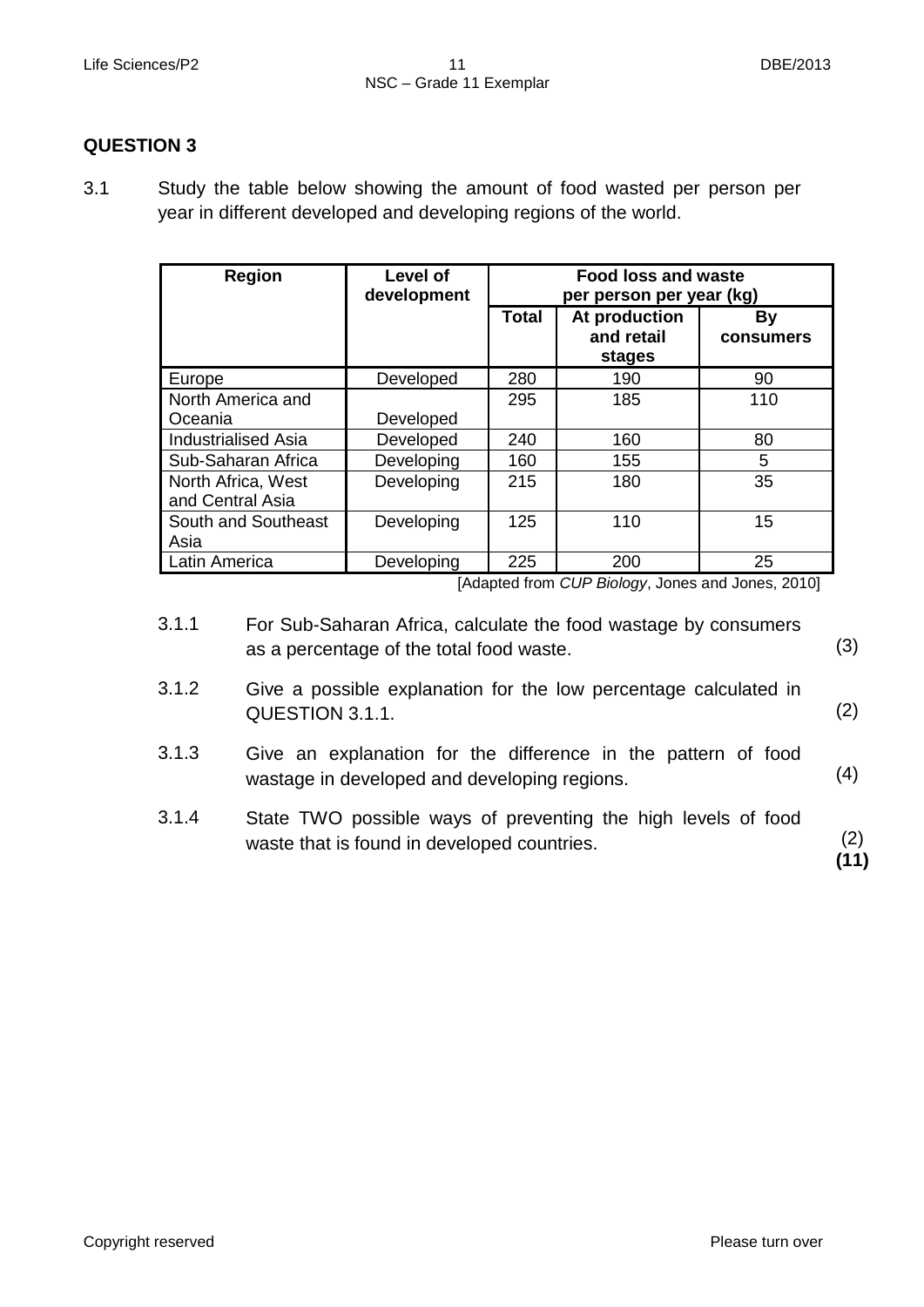3.2 Despite a great increase in the demand for food, only 7% more land is now used for farming. One of the reasons for this is increased productivity, that is a higher yield per hectare, due to GMOs as well as the use of chemicals.

In the last 30 years, people have become more aware of the use of chemicals in farming. Some people are concerned about the effects of these on their health and choose to buy organically grown produce. Farmers who use organic methods to produce food do not use chemicals on their crops.

|     | 3.2.1 | Give ONE reason for an increase in the demand for food over the<br>years.                                                                  | (1)         |
|-----|-------|--------------------------------------------------------------------------------------------------------------------------------------------|-------------|
|     | 3.2.2 | State ONE way in which the use of each of the following helps to<br>increase productivity:                                                 |             |
|     |       | <b>Pesticides</b><br>(a)                                                                                                                   | (1)         |
|     |       | <b>Fertilisers</b><br>(b)                                                                                                                  | (1)         |
|     | 3.2.3 | Describe how the use of pesticides could destroy food chains.                                                                              | (2)         |
|     | 3.2.4 | Explain why GMOs can be considered to be a threat to food<br>security.                                                                     | (3)         |
|     | 3.2.5 | Describe how fertilisers cause eutrophication when they are<br>washed into rivers.                                                         | (5)<br>(13) |
| 3.3 |       | List FOUR strategies you would use to manage solid waste if you were<br>appointed as the head of the waste disposal division of your town. | (4)         |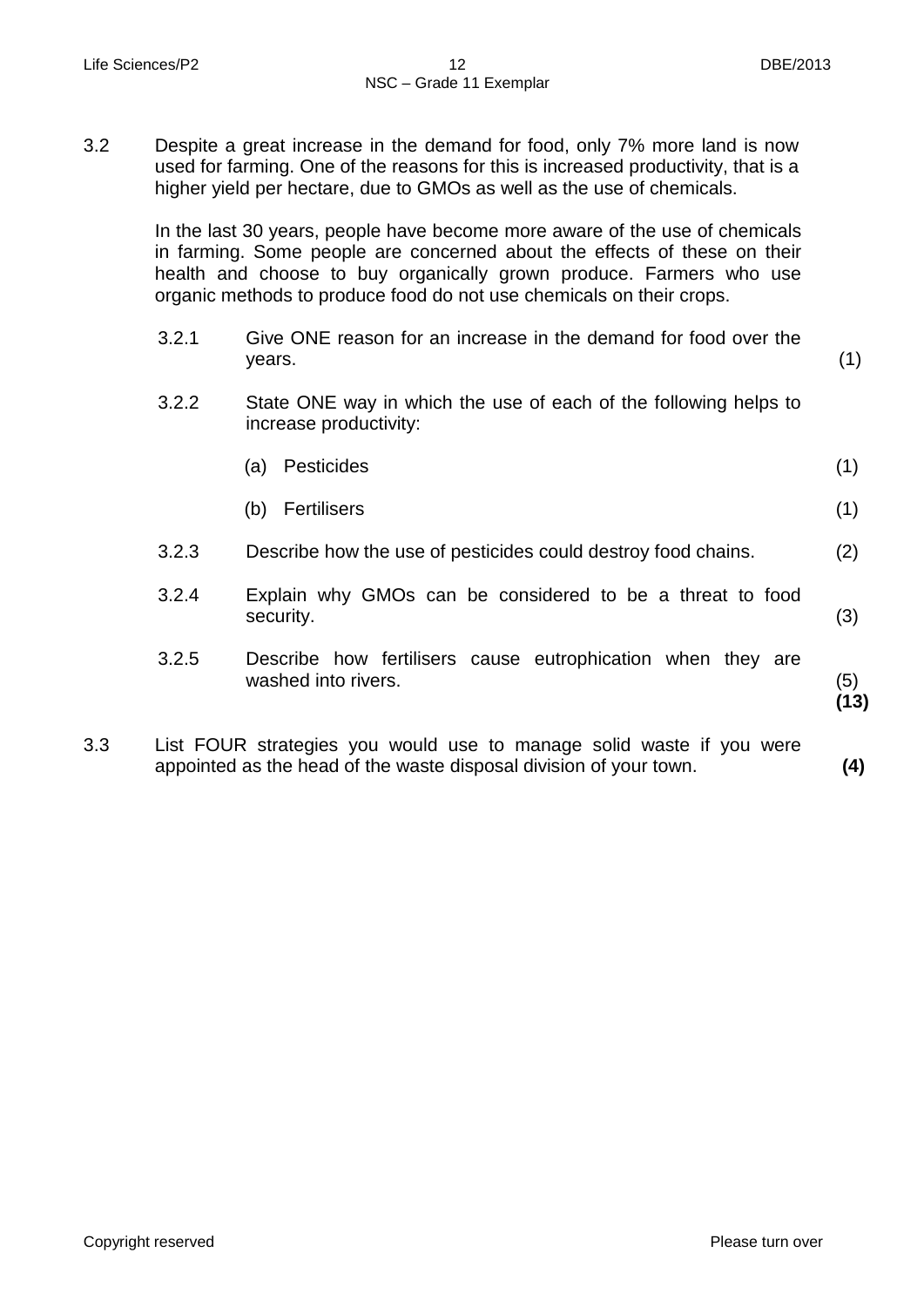3.4 Ozone is found at low concentrations 15–50 km above the Earth's surface in the stratosphere. Measurements showed that there is a significant decrease in the amount of ozone. It has been observed that there are holes in the ozone layer which get bigger each year.

> The main chemical responsible for the depletion of the ozone layer is chlorine, which comes from the breakdown of CFCs (chloroflouro-carbons). The CFCs are broken down by sunlight into chlorine atoms which then react with the ozone. Ozone is destroyed in this reaction. The problem is worse in the polar regions because of the low temperatures.

> An investigation to measure the ozone concentration and the chlorine levels have been done in Antarctica since 1950 and the results are shown in the graph below:



[Adapted from *Ecology and Conservation*, Cambridge University Press]

| 3.4.1 | Give a caption for the graph.                                                              | (2) |
|-------|--------------------------------------------------------------------------------------------|-----|
| 3.4.2 | What is the relationship between the levels of chlorine and the<br>concentration of ozone? | (2) |
| 3.4.3 | Name the dependent variable(s) in the investigation.                                       | (2) |